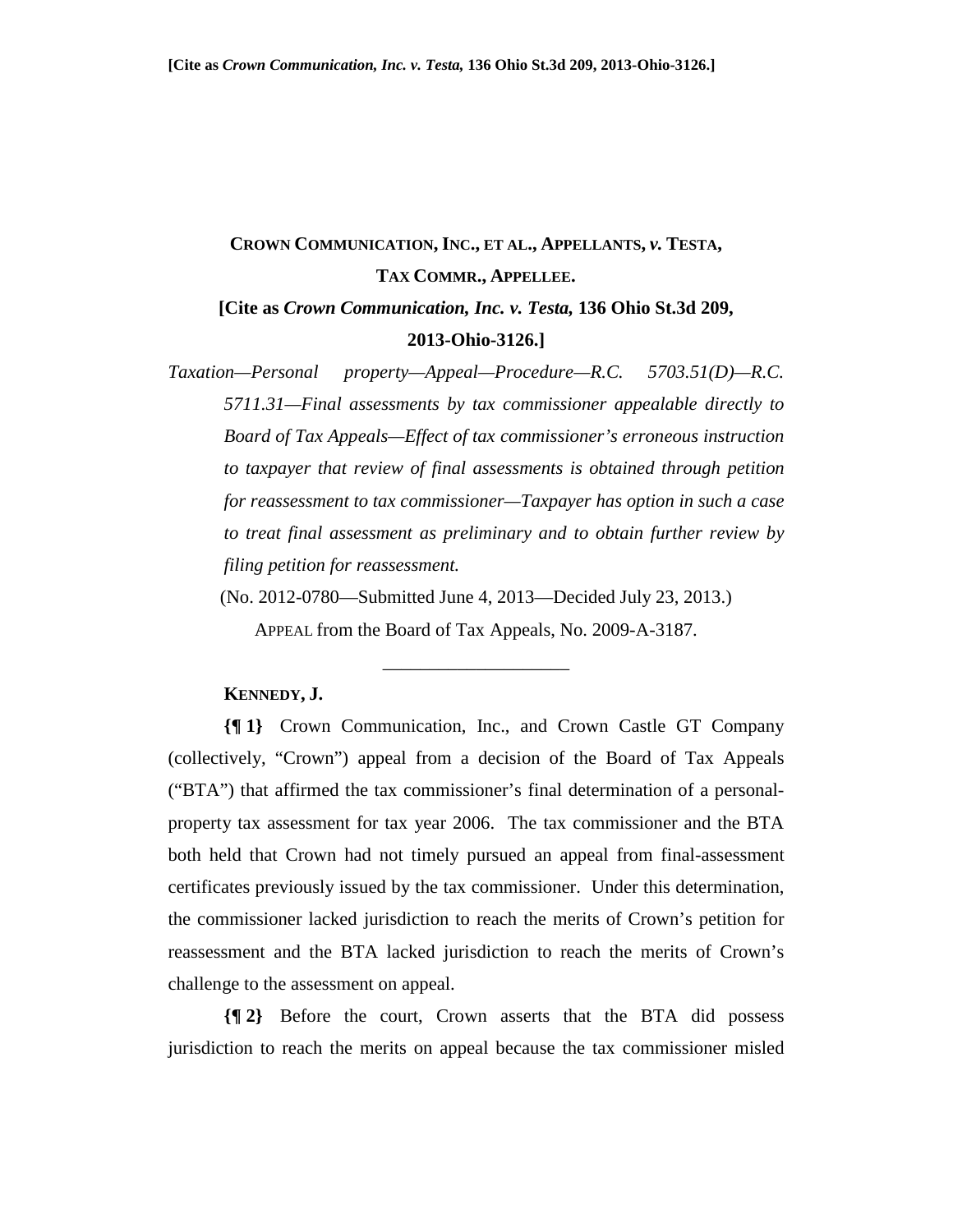Crown by sending the wrong instructions for appeal with the final-assessment certificates. Crown advances four propositions of law:

Proposition of Law No. 1: Until proper written instructions explaining the steps required to perfect a tax appeal are provided or the taxpayer waives his right to receive the instructions, any personal property assessment remains preliminary. R.C. 5703.51(D) (applied and followed).

Proposition of Law No. 2: If the tax commissioner mails an assessment labeled as final but then encloses the wrong appellate instructions, he has created an ambiguity and the taxpayer may treat the assessment as either preliminary or final.

Proposition of Law No. 3: When the tax commissioner provides advice to taxpayers, he must not affirmatively mislead taxpayers and, if he does, he is estopped from relying on any error that he induced.

Proposition of Law No. 4: If a taxpayer pays a disputed assessment based upon his right to prosecute a refund claim, the state may not, without violating the taxpayer's right to due process of law, eliminate the taxpayer's ability to prosecute the claim by providing erroneous appellate instructions.

**{¶ 3}** We reject Crown's estoppel theory set forth in the third proposition of law and do not reach its due process argument in the fourth proposition of law. We also disagree with Crown's first proposition of law, which would have the effect of holding assessments open indefinitely.

**{¶ 4}** We do agree with Crown's second proposition of law. We hold that by labeling the assessment as *final* while also including instructions for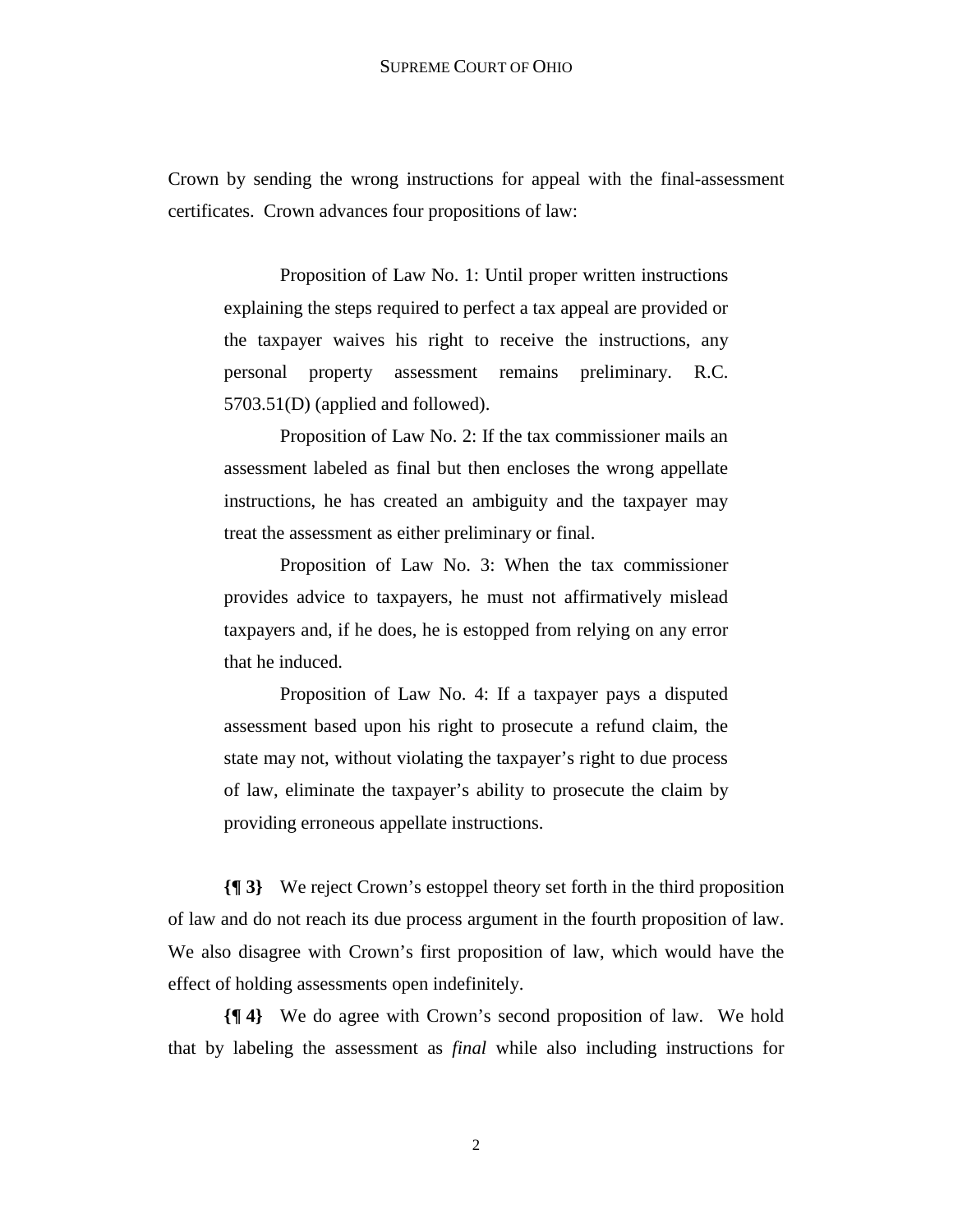appealing a *preliminary* assessment, the tax commissioner conferred on Crown the option to treat the assessment as either preliminary or final. Although Crown has not articulated a detailed argument in support of this proposition, our review of the statutes and the case law persuades us that Crown's actions in following the appeal instructions preserved the jurisdiction of both the tax commissioner and the BTA to consider the merits of Crown's challenge to the assessment.

**{¶ 5}** Because Crown had the option to treat the assessment as preliminary, and because Crown timely pursued review first by the Department of Taxation and then by the BTA, we reverse the BTA's decision and remand the cause for further proceedings.

#### **Facts and Procedural History**

**{¶ 6}** Crown, which owns cellular telephone towers in Ohio, was subject to an increased personal-property tax assessment for tax year 2006. Despite multiple efforts to obtain review of the increase in its assessment, Crown ultimately faced a dismissal on jurisdictional grounds without any further consideration of the merits of its claim.

**{¶ 7}** In late May 2008, two years after Crown filed its 2006 tax return, the tax commissioner issued amended preliminary-assessment certificates for tax year 2006, which increased the listed value of the cell towers. By letter dated August 7, 2008, shortly before the increased assessment would have become final and uncontestable under R.C. 5711.25, Crown disputed the increase by requesting a final assessment. In May of the following year, the commissioner issued finalassessment certificates, which did not reduce the assessment as requested.

**{¶ 8}** With the final-assessment certificates, the commissioner included instructions for appealing the assessment. Crown asserts that the instructions it received called for filing a petition for reassessment with the tax commissioner. This is the correct procedure for obtaining review of a *preliminary* assessment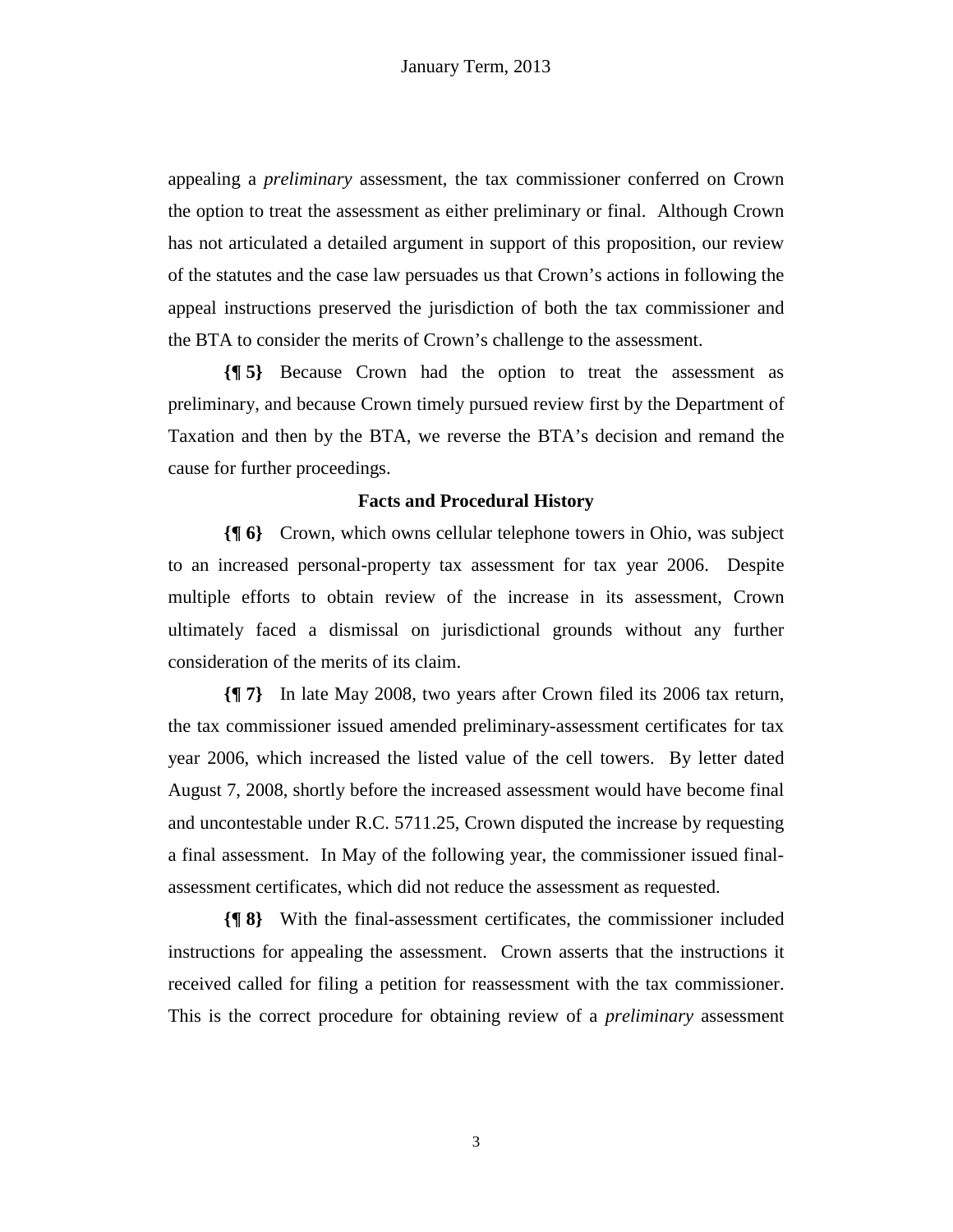under R.C. 5711.31. However, the issuance of a *final* assessment is appealable directly to the Board of Tax Appeals pursuant to R.C. 5711.26 and 5717.02.

**{¶ 9}** Instead of appealing to the BTA, Crown followed the instructions and filed a petition for reassessment on July 10, 2009. Internal documents of the Department of Taxation noted that Crown had "appealed Final Assessment to the Tax Commissioner" and that Crown "should [have] appeal[ed] to BTA" and contained the notation "Docket to Dismiss per-JAN 7/17/09." Thus, the commissioner was aware of Crown's mistake. Nevertheless, instead of notifying Crown of the defect, the commissioner issued a letter dated July 20, 2009, which acknowledged the filing and assigned a case number, implying that the commissioner intended to conduct a substantive review of the petition.

**{¶ 10}** Events showed that the commissioner had no such intention. On September 8, 2009, the commissioner issued a final determination dismissing the petition. The commissioner concluded that because the assessment had been final rather than preliminary, Crown should have appealed to the BTA.

**{¶ 11}** When Crown appealed the final determination to the BTA, the commissioner moved to affirm, arguing that the BTA had no jurisdiction to consider the appeal because it was untimely filed. Crown's appeal had not been taken within 60 days of the issuance of the final-assessment certificates as required by R.C. 5717.02. The BTA agreed and affirmed the dismissal of Crown's petition.

**{¶ 12}** In opposing the commissioner's motion at the BTA, Crown offered the affidavit of Carmen Ospina. She asserted that she was associated with a property-tax consultancy and that since 2006, she had been an authorized representative of Crown. The affidavit recited that on May 22, 2009, Crown received the final assessments and that each of the assessments included the same attachment, entitled "Notice to Taxpayer," a copy of which Ospina attached as an exhibit. That notice instructs the taxpayer who wishes to contest the increased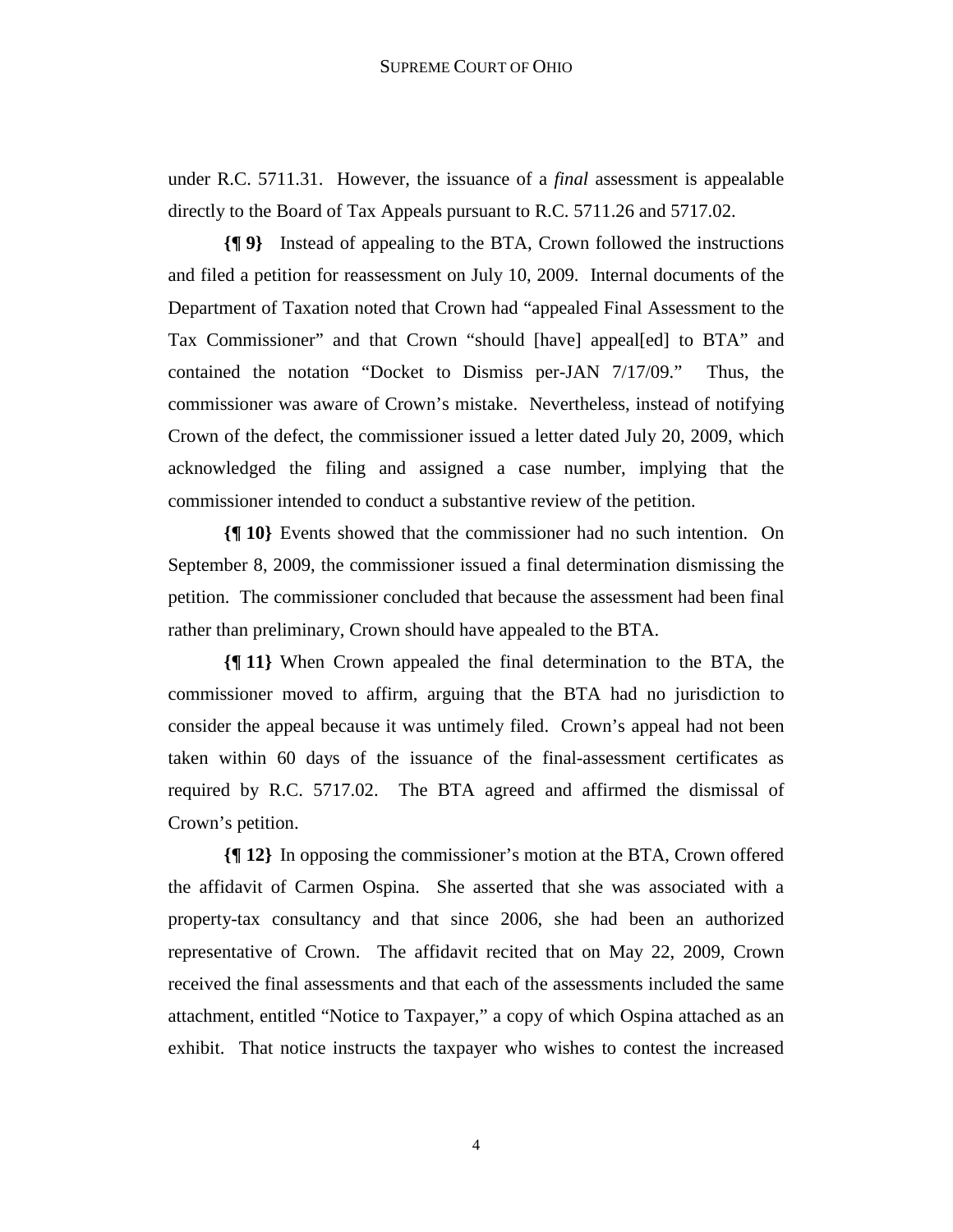value to file a petition for reassessment with the tax commissioner, not an appeal to the BTA.

**{¶ 13}** The tax commissioner filed a reply brief in response, but that reply does not challenge the Ospina affidavit or deny her assertion that the wrong instructions had been sent. Instead, the commissioner argues that even if the instructions were wrong, Crown has no recourse, because estoppel cannot apply against the state. Attached to the reply brief was an affidavit from Deborah Pearson, a longtime Taxation Department employee responsible for printing and preparing the final-assessment certificates in the Crown case. The affidavit recited that "[a]s part of the preparation, instructions regarding the appeal of the assessments were to be included in the envelope. See attached Ex. 1 (Notice to Taxpayer)." The attached "Notice to Taxpayer" instructs the aggrieved taxpayer to appeal directly to the BTA. She also testified that it had been her practice, as well as the Department of Taxation's "long-standing, established administrative practice and policy, to send the taxpayer information in writing of the steps necessary to appeal the final assessment to the Board of Tax Appeals." Notably, Pearson's affidavit does *not* state that the attached "Notice to Taxpayer" was in fact the form that was sent to Crown. Thus, the Pearson affidavit does not effectively controvert the Ospina affidavit.<sup>1</sup>

**{¶ 14}** The BTA predicated its decision on Crown's assertion that the commissioner had transmitted the wrong appeal instruction and then considered whether that error by the commissioner allowed Crown to obtain review on the merits despite the untimely appeal. *Crown Communication, Inc. v. Levin*, BTA

1

<sup>1.</sup> At oral argument, counsel for the tax commissioner responded to the question "You didn't object in any way to the evidence below" by saying, "That's actually not true." What counsel proceeded to refer to at oral argument was the Pearson affidavit, which was the commissioner's attempt to controvert the Ospina affidavit. In fact, no objection of any kind was lodged to the Ospina affidavit. Obviously, it is one thing to object to an opponent's evidence, and quite another to offer contrary evidence of one's own.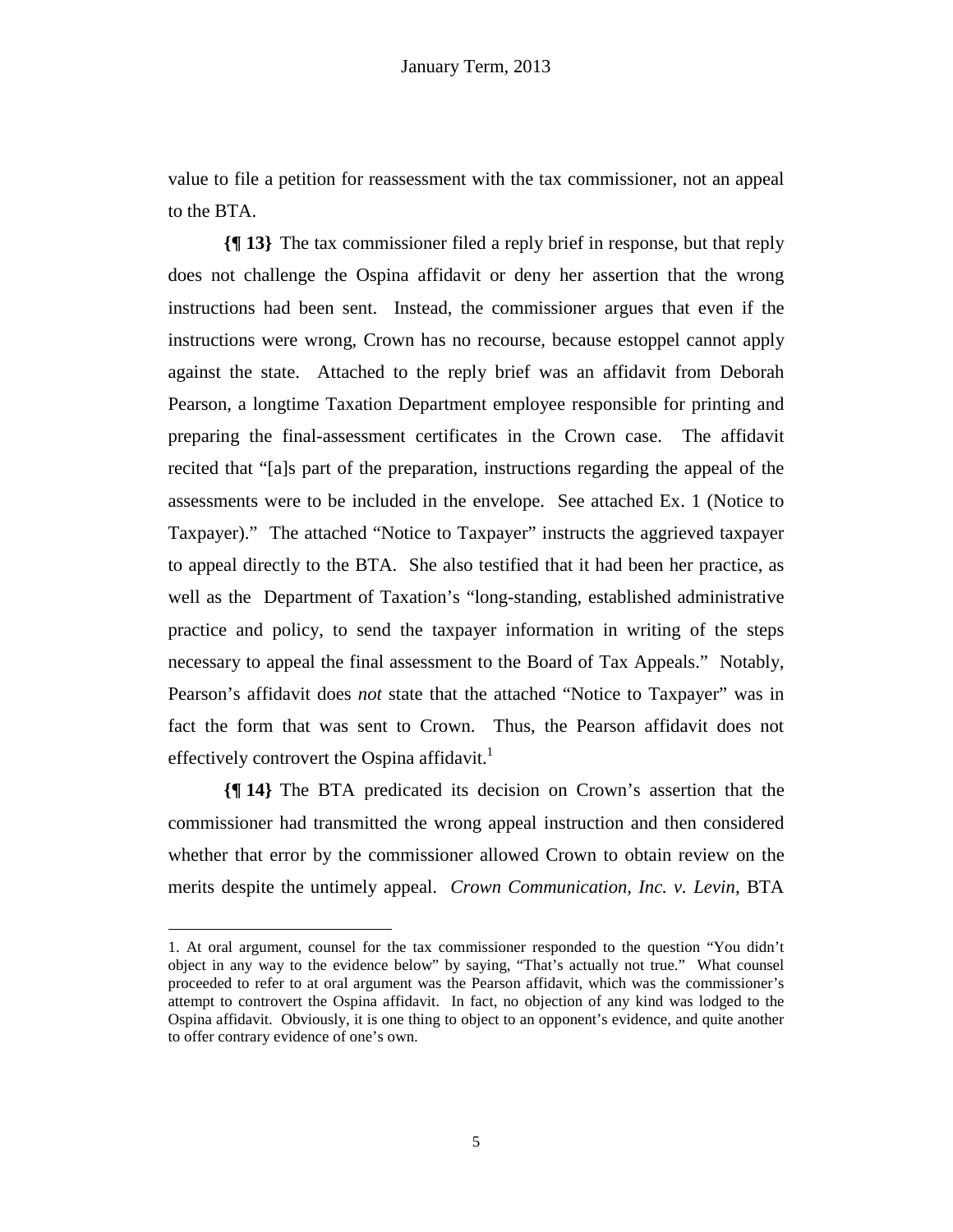No. 2009-A-3187, 2012 WL 1257412 (Apr. 5, 2012). Because Crown relied on an estoppel theory, the BTA resolved the case against Crown by considering and rejecting that theory. The BTA did not question the assertion that the commissioner had in fact transmitted the wrong instructions.

**{¶ 15}** In rejecting the estoppel theory, the BTA distinguished *Ormet Corp. v. Lindley,* 69 Ohio St.2d 263, 431 N.E.2d 686 (1982), which Crown had cited as authority for an exception to the rule against estoppel. The BTA noted that *Ormet* involved a long-standing administrative practice by the commissioner, not a single instance of sending a misleading communication. Because of the general rule that estoppel does not apply against the state, *id*. at \*2, quoting *Sekerak v. Fairhill Mental Health Ctr*., 25 Ohio St.3d 38, 39, 495 N.E.2d 14 (1986), and because Crown had not brought itself within the narrow *Ormet* exception, the BTA ordered that the tax commissioner's dismissal for lack of jurisdiction be affirmed.

#### **Analysis**

**{¶ 16}** We affirm BTA decisions if they are "reasonable and lawful." *Satullo v. Wilkins*, 111 Ohio St.3d 399, 2006-Ohio-5856, 856 N.E.2d 954, ¶ 14. Since the BTA is responsible for determining factual issues, we will affirm the BTA's findings if they are supported by reliable and probative evidence. *Id*. But the question before us is an issue of law, which we review de novo. *Toledo v. Levin*, 117 Ohio St.3d 373, 2008-Ohio-1119, 884 N.E.2d 31, ¶ 26, fn. 3; *Akron Centre Plaza, L.L.C. v. Summit Cty. Bd. of Revision*, 128 Ohio St.3d 145, 2010- Ohio-5035, 942 N.E.2d 1054, ¶ 10.

### **A. There was no plain error in the BTA's reliance on the Ospina affidavit**

**{¶ 17}** The tax commissioner contests the evidentiary basis for Crown's jurisdictional argument. The commissioner challenges Ospina's assertion in her affidavit that the final assessments arrived at Crown with the wrong appeal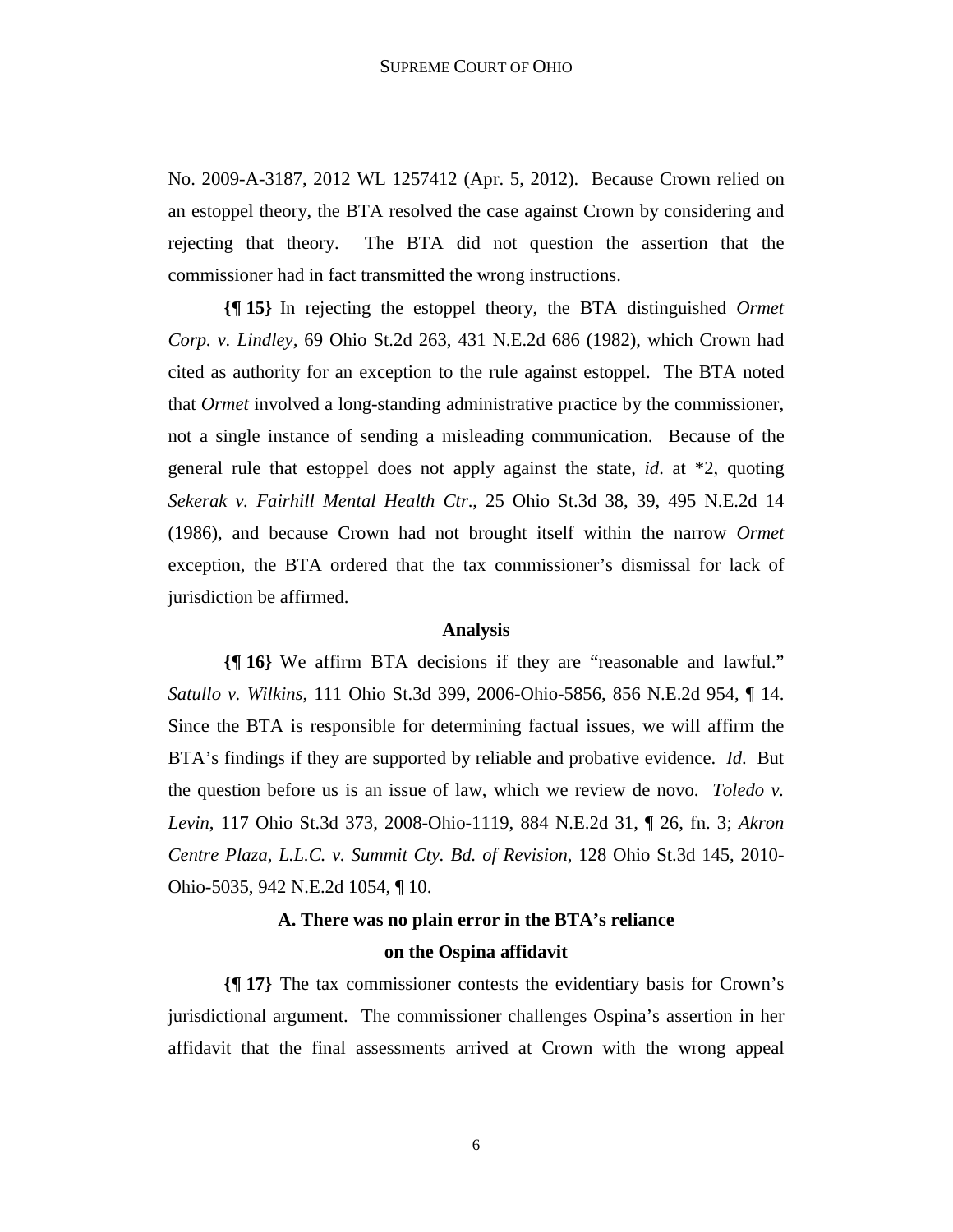instructions attached. The commissioner asserts that Ospina's affidavit cannot have been from personal knowledge because the assessments were delivered directly to Crown, not to Ospina. Thus, she could have learned of the contents of the mailing only from a third person.

**{¶ 18}** The tax commissioner's contentions in this regard are unavailing. Although the Ospina affidavit may fall short of the ideal, the tax commissioner did not object to the affidavit in the proceedings before the BTA. Because the evidentiary challenge has thus been waived, the court will correct only a plain error. *See Plain Local Schools Bd. of Edn. v. Franklin Cty. Bd. of Revision*, 130 Ohio St.3d 230, 2011-Ohio-3362, 957 N.E.2d 268, ¶ 20.

**{¶ 19}** There is no plain error in relying on the uncontroverted affidavit of a taxpayer's consultant and representative with respect to the content of tax documents used in processing a tax appeal, particularly when the document is attached and authenticated. Nor can the commissioner claim the benefit of the presumption that a public official has duly performed the function that the law requires. *Toledo v. Levin*, 117 Ohio St.3d 373, 2008-Ohio-1119, 884 N.E.2d 31, ¶ 28. Crown has rebutted the presumption that the commissioner sent the proper instructions by showing that the wrong instructions were sent.

#### **B. The BTA correctly rejected Crown's estoppel argument**

**{¶ 20}** On appeal, Crown's third proposition of law advances its estoppel argument. We find that the BTA correctly rejected it.

**{¶ 21}** In general, a taxpayer may not apply estoppel against the state. *Gen. Motors Corp. v. Limbach*, 67 Ohio St.3d 90, 92, 616 N.E.2d 204 (1993) (the court has "consistently held that equity does not apply to the state as to taxing statutes"), citing *Recording Devices, Inc. v. Bowers*, 174 Ohio St. 518, 190 N.E.2d 258 (1963), paragraph one of the syllabus (no estoppel against the state under a taxing statute). Notwithstanding that general disfavor of equitable relief in tax cases, we have in a very limited context applied a kind of estoppel against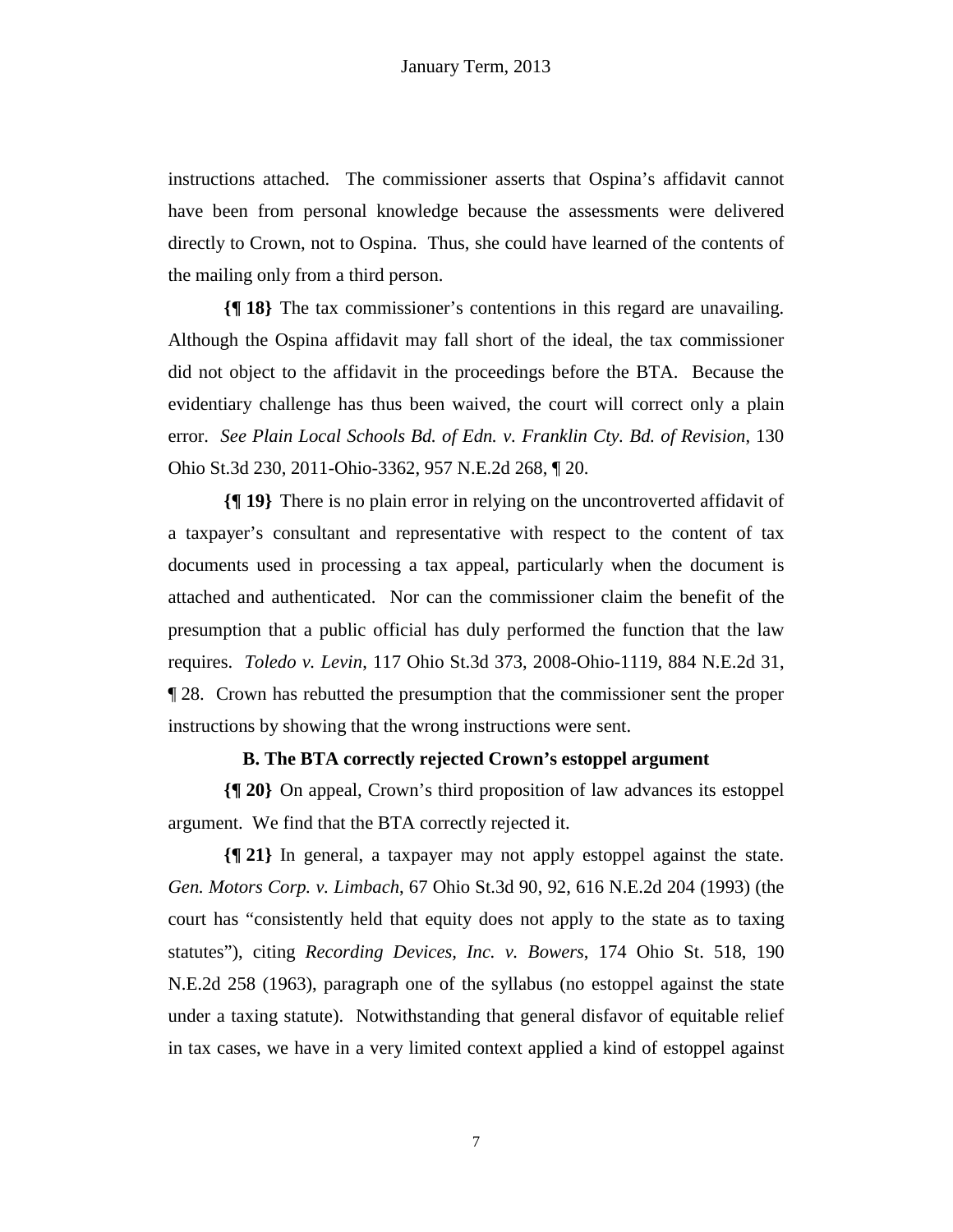the state. *See Ormet*, 69 Ohio St.2d 263, 431 N.E.2d 686, and *Recording Devices.*  In both *Ormet* and *Recording Devices*, the tax commissioner had in writing committed himself over an extended period to a particular construction of tax law as applied to the taxpayer; this court held in each case that the commissioner could not change position and then retroactively assess tax on transactions that had previously been found by the commissioner to be exempt.

**{¶ 22}** The BTA correctly determined that the doctrine of those cases does not apply to this case. There was no retroactive assessment based on a change in the tax commissioner's long-held view on a matter of tax law.

### **C. The** *Sun Refining* **doctrine does not apply, because Crown received notice of the assessment plus instructions for appeal**

**{¶ 23}** As an alternative argument, Crown asserts under its first proposition of law that the 60-day period for appealing the final-assessment certificates to the BTA never began to run because the wrong appeal instructions were sent. In support, Crown cites *Sun Refining & Marketing Co. v. Brennan*, 31 Ohio St.3d 306, 511 N.E.2d 112 (1987).

**{¶ 24}** In that case, a state agency sent its decision in uncertified form to the corporation's attorney, rather than sending a certified copy to the corporation as required by R.C. 119.09. The corporation appealed. When the agency later complained that the appeal was untimely, the corporation pointed to the agency's failure to send a certified copy to the affected party as required by R.C. 119.09 and argued that agency compliance with the statute is a condition precedent to the commencement of the appeal period. This court agreed and held that the time for appealing from the agency decision would not begin to run until the agency complied with R.C. 119.09.

**{¶ 25}** *Sun Refining* is inapposite. There is no contention that the Department of Taxation failed to properly serve its final assessment on the affected party in this case, nor does this case involve R.C. Chapter 119. Instead,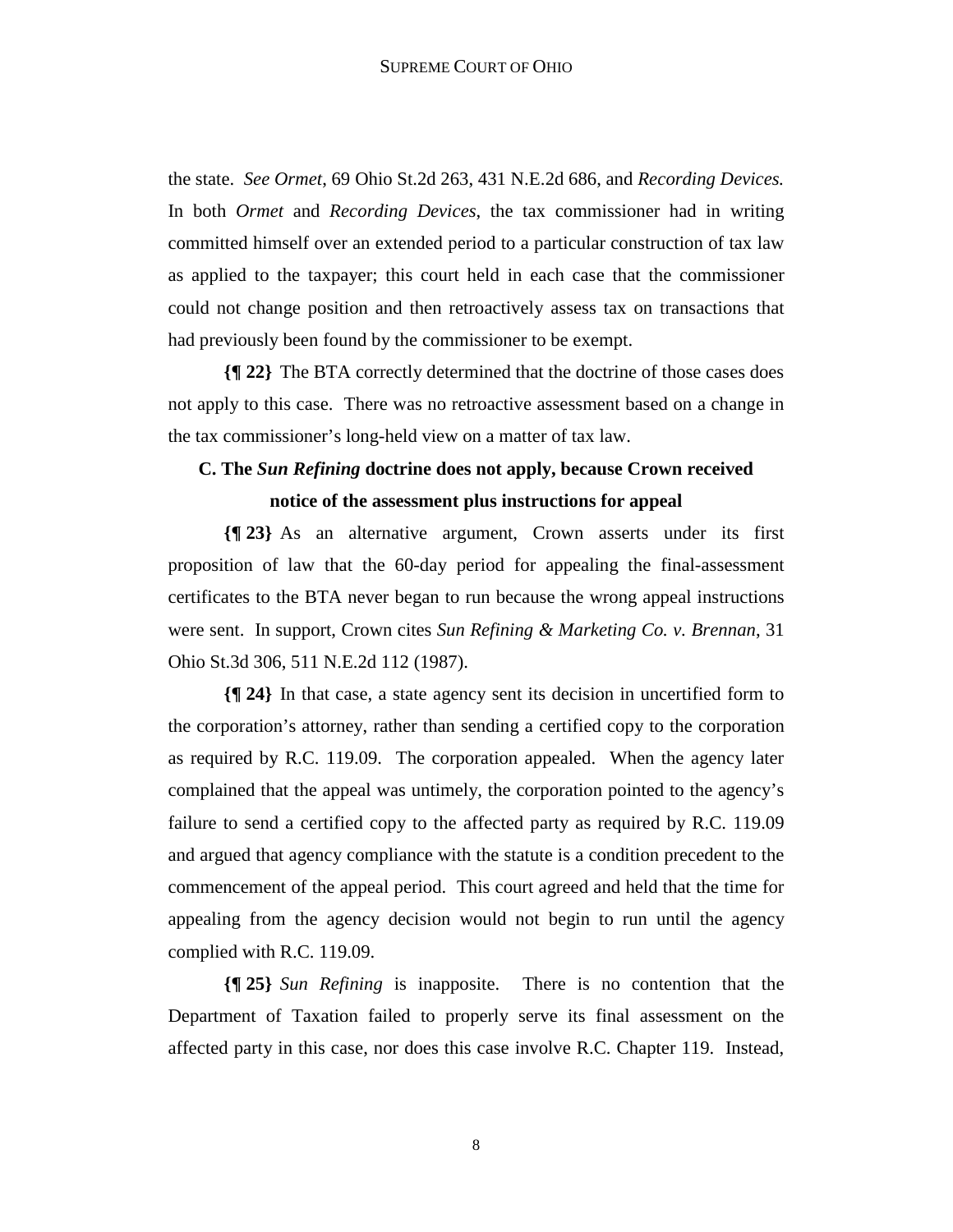this case presents the incongruity of labeling the assessment as final while providing an appeal instruction as though the assessment were preliminary under R.C. Chapter 5711. Crown obtained both notice of the assessment and instructions for appeal, which it followed. As discussed below, Crown's compliance with those instructions preserved jurisdiction over its challenge to the assessment.

**{¶ 26}** Additionally, there is a practical reason for not applying *Sun Refining* in this context. It is important not only for the taxpayer but the local taxing districts for tax assessments to attain finality: the taxpayer needs to know the extent of its obligation, and local taxing authorities need to know how much revenue they have. Applying the *Sun Refining* doctrine would have the negative effect of holding the assessment open for an indefinite period, which would thwart the important interest in achieving finality.

#### **D. Under the tax statutes and administrative-law principles,**

#### **Crown had the option to treat the assessment as preliminary**

**{¶ 27}** Crown's second proposition of law states that it had the option of "treat[ing] the assessment as either preliminary or final." Although Crown has not provided a detailed argument in support of this proposition, our review of the statutes and the case law persuades us that Crown's actions in following the appeal instructions preserved the jurisdiction, both of the tax commissioner and the BTA, to consider the merits of Crown's challenge to the assessment. Crown's failure to fully articulate this argument does not by itself prevent us from considering it, because we exercise plenary authority to consider issues that concern the jurisdiction of the tax tribunals. *See Elyria v. Lorain Cty. Budget Comm*., 117 Ohio St.3d 403, 2008-Ohio-940, 884 N.E.2d 553, ¶ 13, citing *Colonial Village Ltd. v. Washington Cty. Bd. of Revision*, 114 Ohio St.3d 493, 2007-Ohio-4641, 873 N.E.2d 298, ¶ 2; *Worthington City Schools Bd. of Edn. v. Franklin Cty. Bd. of Revision*, 124 Ohio St.3d 27, 2009-Ohio-5932, 918 N.E.2d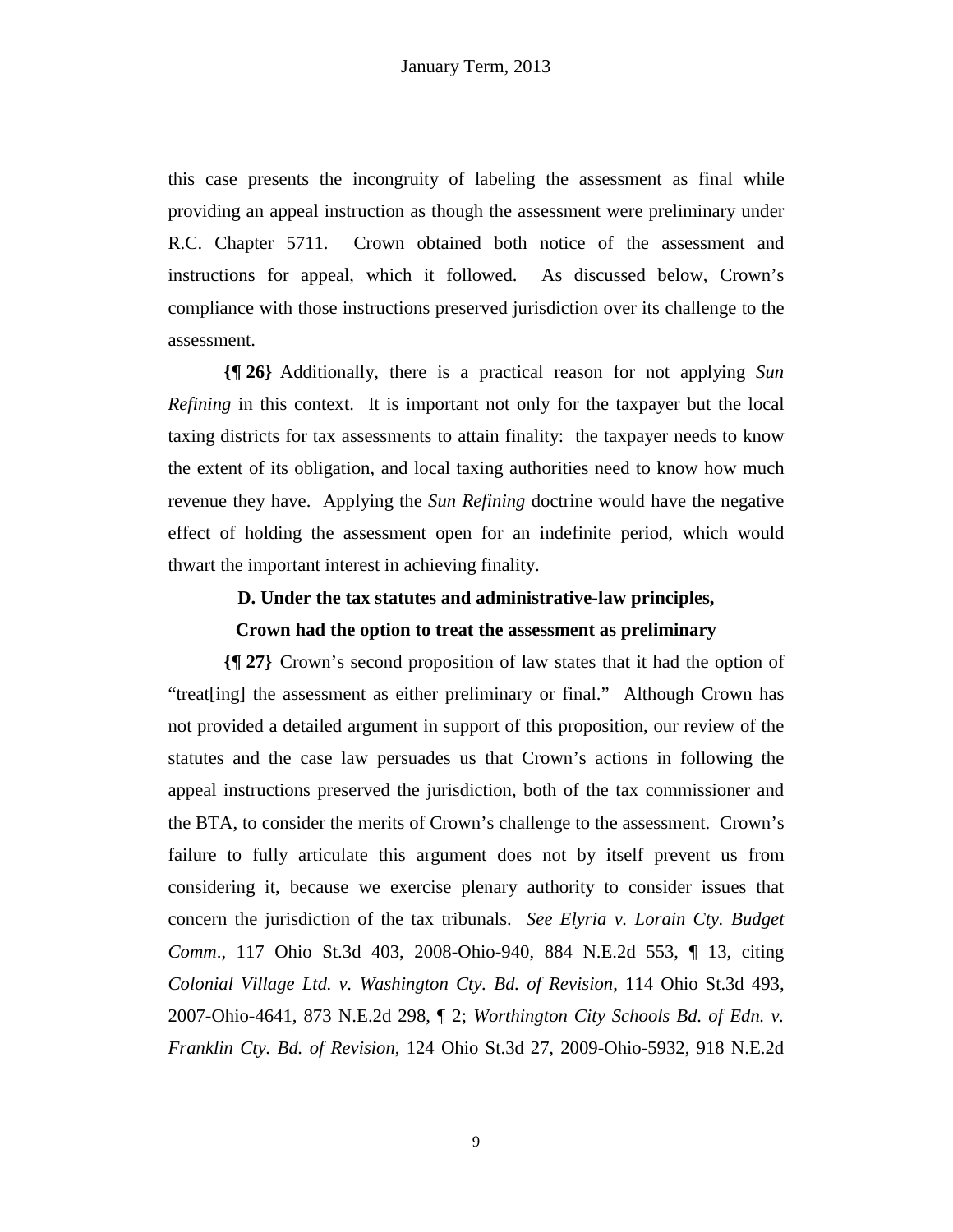972, ¶ 17 (court possesses authority to consider an issue not specified in the notice of appeal because "[a]n issue that pertains to the BTA's jurisdiction to hear the merits of an appeal thereby pertains derivatively to our own jurisdiction"); *Brown v. Levin*, 119 Ohio St.3d 335, 2008-Ohio-4081, 894 N.E.2d 35, ¶ 23, fn. 4 (tax commissioner's failure to file cross-appeal to preserve jurisdictional objection does not prevent this court from considering issues bearing on the BTA's jurisdiction and, derivatively, our own); *Gaston v. Medina Cty. Bd. of Revision*, 133 Ohio St.3d 18, 2012-Ohio-3872, 975 N.E.2d 941, ¶ 12, fn. 1.

> *1. By statute, the commissioner has authority to issue assessments and the obligation to provide correct appeal instructions*

**{¶ 28}** The preliminary assessment of the value of personal property is the value reported on the taxpayer's intercounty tax return showing the value of property in different taxing districts of different counties in Ohio. R.C. 5711.24. When administering the personal-property tax, the tax commissioner issues three types of assessments: a *preliminary* assessment based on the return, an *amended preliminary* assessment, or a *final* assessment. R.C. 5711.24; R.C. 5711.31; R.C. 5711.26.

**{¶ 29}** If the tax commissioner issues a preliminary assessment that makes changes to the taxpayer's reported taxable value, that is an "amended preliminary assessment," and the taxpayer has the right to file a "petition for reassessment," which initiates further review by the Department of Taxation itself. R.C. 5711.31. On the other hand, a *final* assessment may or may not make changes to the earlier assessments and, as its name suggests, it is the Department of Taxation's "last word" on value, which gives rise to a right of appeal to the BTA. R.C. 5711.26.

**{¶ 30}** When the tax commissioner issues an assessment, be it an amended preliminary assessment pursuant to R.C. 5711.31 or a final assessment pursuant to R.C. 5711.26, the commissioner has the obligation to furnish correct appeal instructions to the taxpayer. First, R.C.  $5703.51(C)(2)$  requires the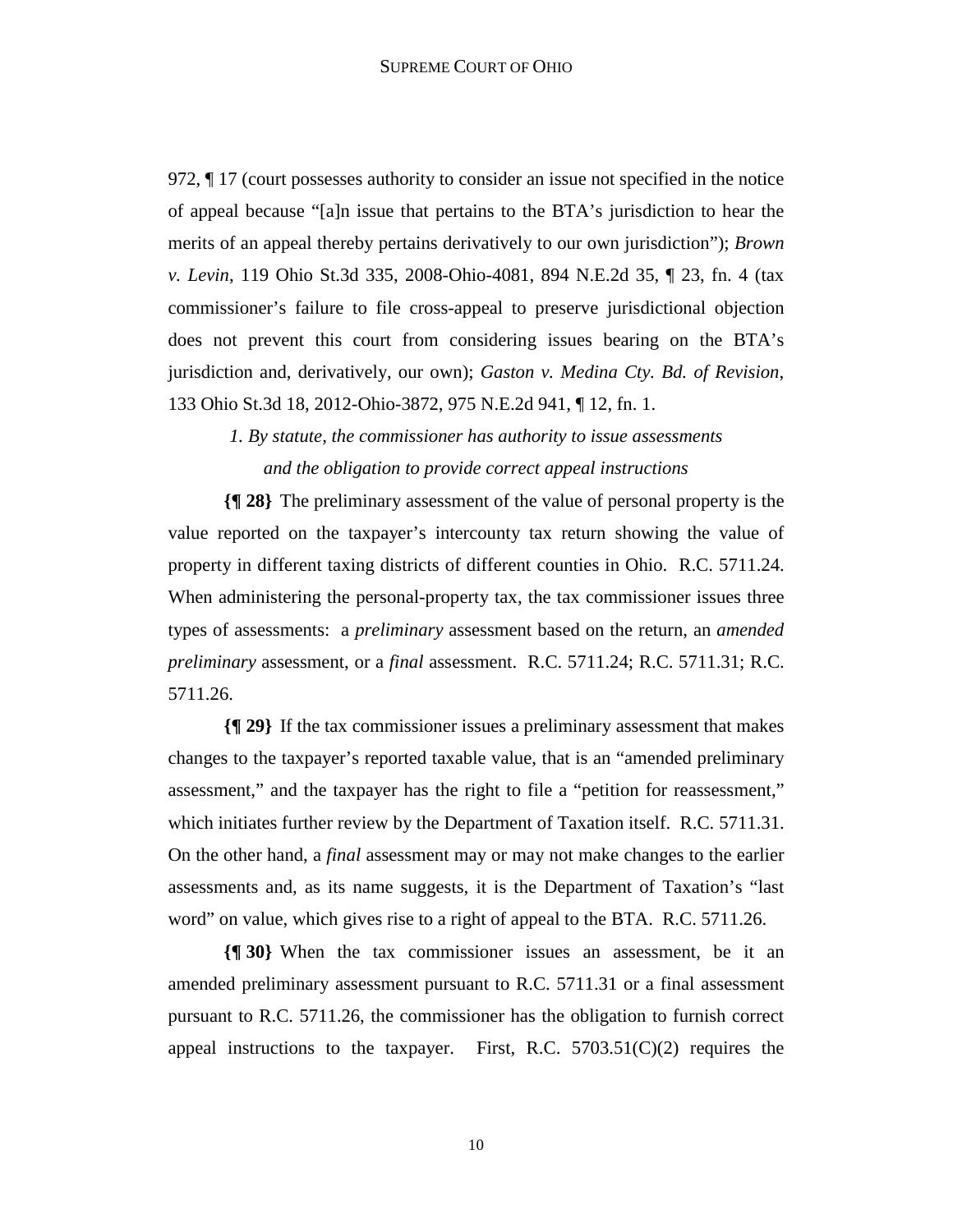commissioner to furnish, "[w]ith or before the issuance of an assessment," a "written description of the taxpayer's right to appeal the assessment and an explanation of the steps required to request administrative review by the commissioner." This provision refers to both the "taxpayer's right to appeal" and to "administrative review by the commissioner," and R.C. 5703.50(D)'s definition of "assessment" makes clear the legislative intent that the requirement apply to final assessments issued pursuant to R.C. 5711.26. Second, R.C. 5711.31 explicitly requires, in the context of a notice of an amended preliminary assessment, "instructions on how to petition for reassessment and request a hearing on the petition." The crucial question in this case is the jurisdictional effect of the commissioner's sending the wrong instructions.

> *2. The taxpayer may rely on appeal instructions with respect to determining whether an assessment is preliminary or final*

**{¶ 31}** We hold that by including instructions for filing a petition for reassessment with an assessment that identified itself as "final," the commissioner conferred on Crown the option to follow the instructions and thereby treat the assessment as preliminary rather than final for appeal purposes. $2$  There is no reason—and certainly nothing in the statutes—that compels us to make the taxpayer suffer adverse consequences because of the commissioner's own statutory transgressions.

**{¶ 32}** Potentially significant to our holding is R.C. 5703.51(H). That statute states that the commissioner's "failure \* \* \* to comply with a provision of this section shall neither excuse a taxpayer from payment of any taxes shown to be owed by the taxpayer nor cure any procedural defect in a taxpayer's case." The tax commissioner reads this provision as meaning that omissions and errors committed by him have no jurisdictional significance; in other words, under the

1

<sup>2.</sup> Of course, Crown also had the option of treating the assessment as final and appealing directly to the BTA.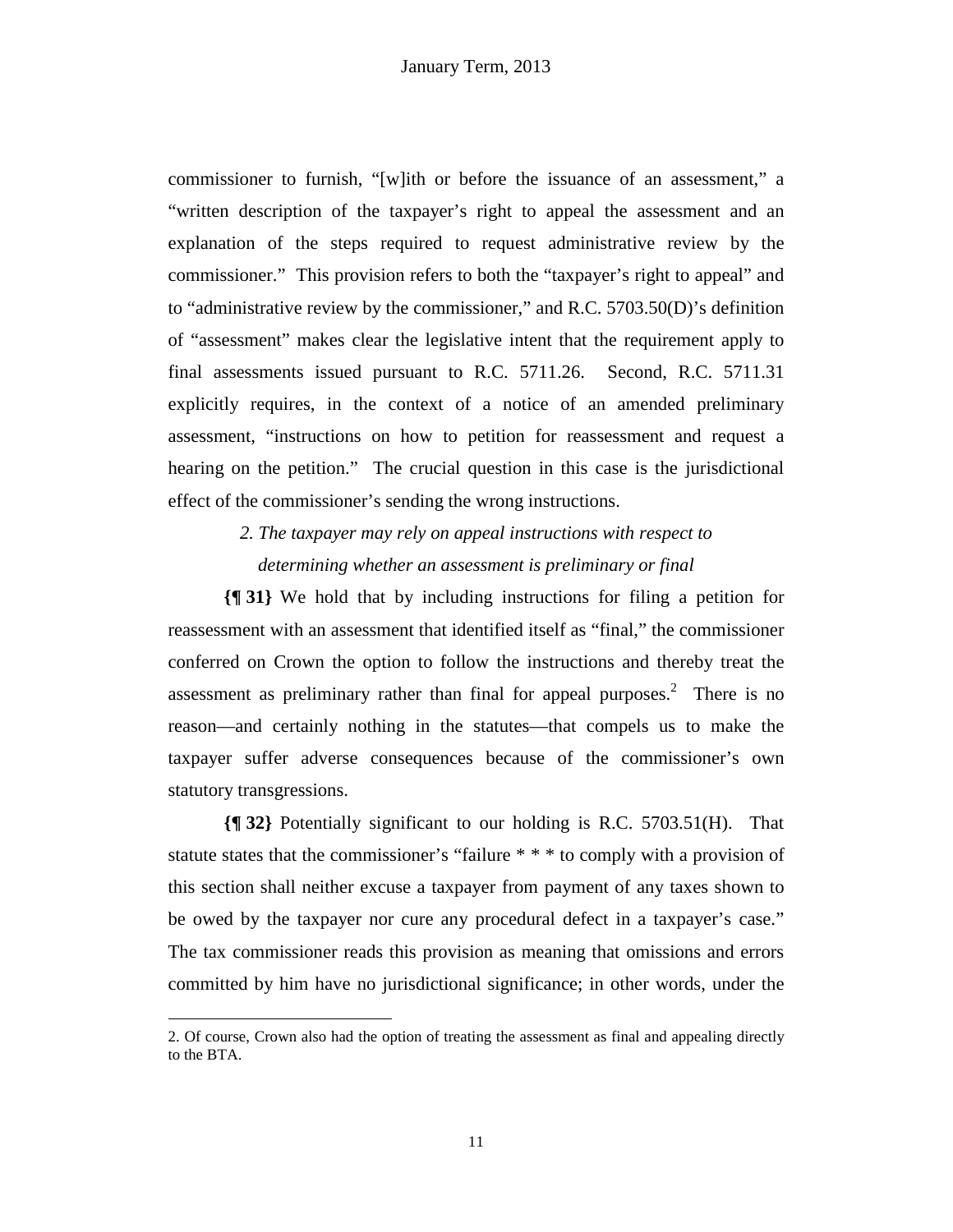commissioner's view, a taxpayer relies on the appeal instructions that the tax commissioner is required to provide at its own peril. That Crown did not appeal directly to the BTA, contrary to the appeal instructions provided, constitutes an insuperable procedural defect, in the commissioner's view.

**{¶ 33}** It is certainly true that the statutes detail the means by which appeals may be perfected and that a taxpayer must follow the statutes to perfect an appeal properly. But the issue before us does not concern whether an appeal was perfected in accordance with statute; it concerns whether Crown had the option to treat the assessment as preliminary rather than final for purposes of obtaining further review.

**{¶ 34}** Contrary to the commissioner's argument, R.C. 5703.51(H) does not bar our holding. The commissioner's errors in giving appeal instructions cannot cure a procedural defect in the taxpayer's appeal, but that begs the question whether Crown's filing a reassessment petition, as it was instructed to do by the tax commissioner himself, constituted a procedural defect. Under our holding, it did not. Because there was no procedural defect to cure, R.C. 5703.51(H) does not apply.

*3. Under these circumstances, R.C. 5711.26 imposes an obligation on the commissioner, but does not limit the taxpayer's right to review* 

**{¶ 35}** It could be argued that because R.C. 5711.26 required the tax commissioner to issue a final, rather than a preliminary, assessment upon Crown's application, Crown may not treat the assessment as preliminary rather than final. We reject that argument. We reiterate that we will not inflict the adverse consequences of the tax commissioner's own violation of the statutes on the taxpayer.

**{¶ 36}** R.C. 5711.26 does state that the commissioner "shall \* \* \* finally assess" personal property when a taxpayer has filed a petition for reassessment. That means that the commissioner had the obligation by statute in this case to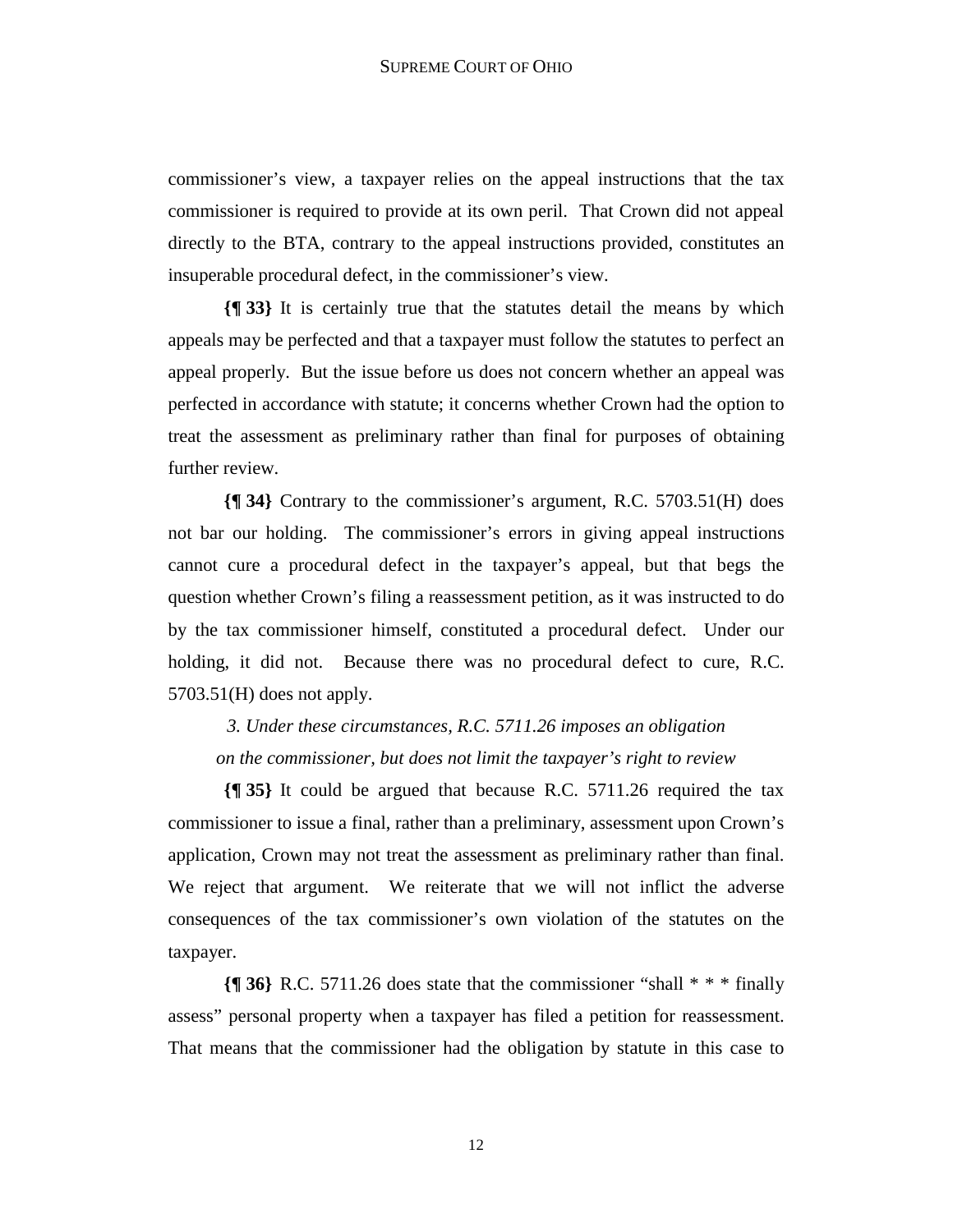issue a final assessment rather than a preliminary one. But that obligation is intended to serve the interest of the taxpayer by releasing the case from the Department of Taxation and permitting the taxpayer to obtain review by the BTA. And the burden of properly issuing a final assessment—which by statute includes the burden of providing correct appeal instructions—falls squarely on the commissioner, not on the taxpayer.

**{¶ 37}** When the commissioner issued appeal instructions calling for the assessment to be treated as if it were preliminary and the taxpayer followed those instructions, the taxpayer did not suffer the loss of its right to obtain further review. To the contrary, Crown had a right to receive a final determination that would address the assessment and that Crown could then appeal to the BTA. On remand, the commissioner shall issue that determination. Crown will then have the right to appeal to the BTA, specifying whatever errors it perceives in the determination.

## *4. The tax commissioner's errors did not create a jurisdictional bar to further review of Crown's assessment*

**{¶ 38}** Our holding in this case should be understood as an application of general principles of administrative law to the particular circumstances we confront here. As a general matter, an administrative determination remains within the jurisdiction of the administrative agency for at least the duration of the appeal period. *See Hal Artz Lincoln-Mercury, Inc. v. Ford Motor Co.*, 28 Ohio St.3d 20, 502 N.E.2d 590 (1986), paragraph three of the syllabus. The procedures that relate to amended preliminary assessments under R.C. 5711.31 fall within this doctrine in the specific context of personal-property tax assessments.

**{¶ 39}** Indeed, with respect to tax assessments, the commissioner's authority is even broader: under R.C. 5703.05(H), the tax commissioner as tax assessor possesses the authority, "on the commissioner's own motion" and within "time limitations provided by law," to "review[], redetermin[e], or correct[] any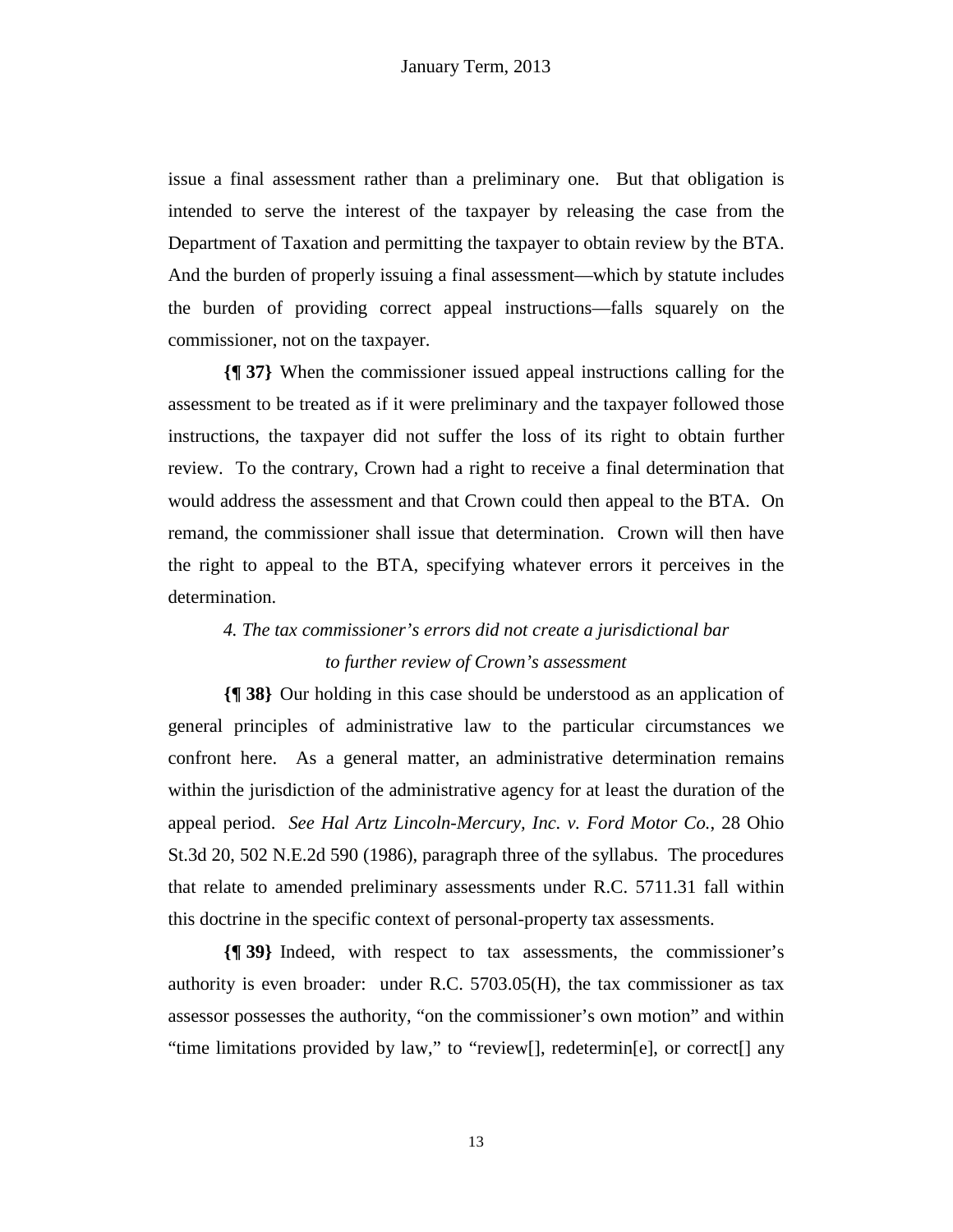tax assessments" that have previously been issued. The tax commissioner has no authority to redetermine or correct existing assessments when (1) the assessments are under review on appeal from a determination of the commissioner or (2) further action is statutorily time-barred.

**{¶ 40}** These statutes confer a general power on the commissioner to reconsider the assessment (at least within the appeal period) after it has been issued. Under the particular circumstances of this case, the inclusion of the wrong appeal instructions, together with Crown's compliance, operated in the same way the reconsideration order did in *Hal Artz*: it preserved the commissioner's jurisdiction, and hence Crown's right to obtain review of the assessment by the BTA, once the commissioner issued the final determination. Because the statutes afford Crown a procedural remedy, we do not reach the constitutional due process argument under Crown's fourth proposition of law.

#### **Conclusion**

**{¶ 41}** For the foregoing reasons, the BTA erred by determining that Crown had committed a fatal procedural error when it followed the appeal instructions furnished by the tax commissioner. We therefore reverse the decision of the BTA and remand to the tax commissioner with instructions to issue a final determination that addresses the assessment on the merits. Thereafter, Crown will have the right to appeal to the BTA in accordance with R.C. 5717.02.

> Decision reversed and cause remanded.

O'CONNOR, C.J., and PFEIFER, O'DONNELL, LANZINGER, FRENCH, and O'NEILL, JJ., concur.

\_\_\_\_\_\_\_\_\_\_\_\_\_\_\_\_\_\_\_\_

 Buckingham, Doolittle & Burroughs, L.L.P., Steven A. Dimengo, Jason M. Weigand, and Richard B. Fry III, for appellants.